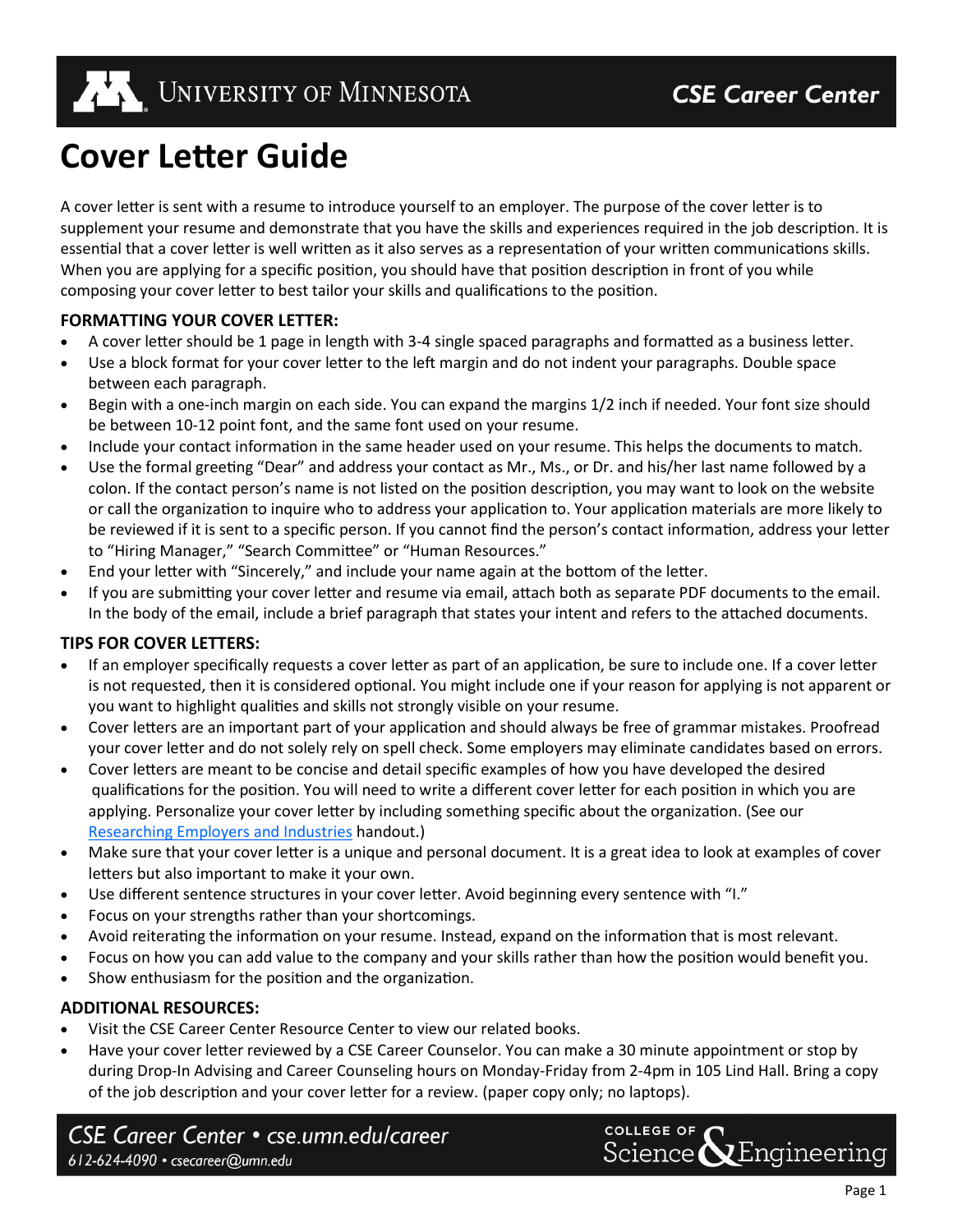# **CREATING YOUR COVER LETTER:**

Your full address City, State, and Zip Code (match formatting to your resume header)

Today's Date

First and Last Name of Employer Title of Employer Organization Name Full Address City, State, and Zip Code

Dear Mr./Ms. \_\_\_\_\_\_\_\_\_\_\_\_\_\_\_\_\_\_ :

#### **Introductory Paragraph:**

In this paragraph, state the position you are applying for (the exact title) and how you heard about the position. Try to capture the employer's attention by mentioning specific information about the company and position and why you are interested in them. Demonstrate that you have done some research on the company. If you have a connection at the company, you may want to mention your connection to the organization or names of specific people within the organization that you have connections with. End your first paragraph with a brief overview of your qualifications that make you a good fit for the position and entice the employer to continue reading your cover letter.

#### **Middle Paragraph(s):**

The middle paragraph is the body of your letter and can be split into two paragraphs based on the content. Focus on the needs of the employer and pull out skills and qualifications directly from the position description to elaborate on your most relevant experiences. Do not simply list your skills or qualifications. Instead, use specific examples (from previous jobs, internships, classes, activities, volunteering, projects, etc.) to describe when, where, and how you developed the desired qualifications. Demonstrate that you have done company research to convince the employer that you are the best fit for the position. Avoid reiterating your resume, but you may want to expand on the details or summarize some highlights from your resume.

#### **Closing Paragraph:**

In the closing paragraph, restate your interest in the position and organization, and briefly summarize your qualifications. Indicate your interest in an interview. Unless you have been instructed otherwise, you may want to be proactive in indicating when and how you will follow up with the employer. Contacting an employer directly after submitting your application is advantageous because: 1) It demonstrates your interest in the position; 2) It allows you to ensure the employer received your application; 3) It helps discern where the employer is in the interview process. Thank the employer for his or her time and consideration.

Sincerely,

Your full name typed